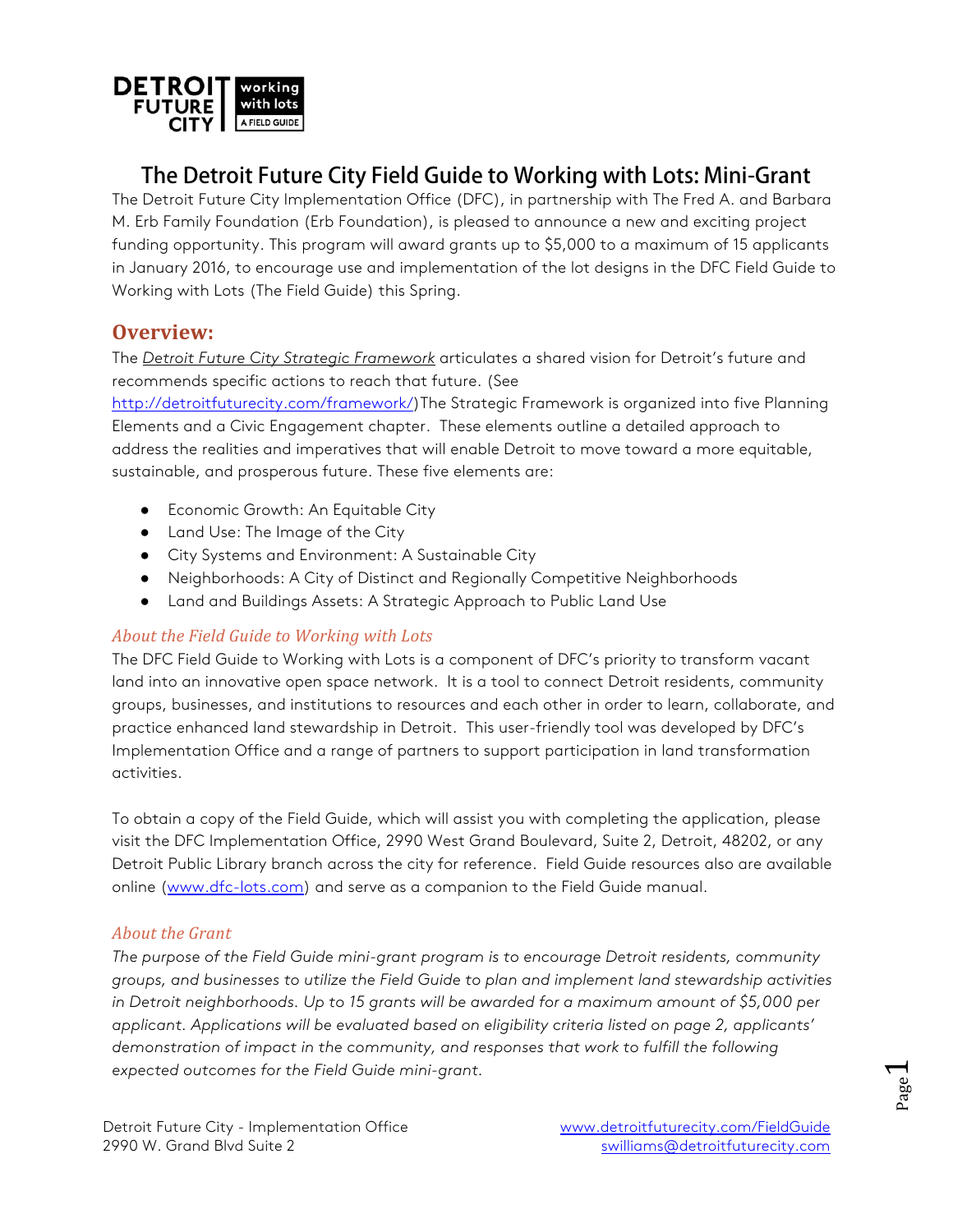Expected Outcomes:

- 1. To connect and engage Detroit residents around the use of the Field Guide as a resource for implementing land stewardship activities that will transform vacant land from a liability to an asset.
- 2. Escalate and encourage collaborations among individuals and groups to build capacity, stabilize neighborhoods, and improve the quality of life of Detroit residents.
- 3. Promote shared learning among grantees as an avenue for information exchange.

Grantees must be prepared to complete construction by June 2016. Grantees will be required to sign a grant agreement describing the terms of the grant and obligations as a grantee. Funds must be used for project cost and materials, fiduciary fees, hiring an independent contractor for the project, or other costs associated with implementing a lot design including refreshments and/or stipends for volunteers. There will be a mid-point check-in with DFC; a required grant report upon project conclusion; and information-sharing with DFC and other awardees before, during, and after the project concludes. Awardees will document project outcomes, including before-and-after photographs and lessons learned. As part of the grant agreement, the grantee must accept all responsibility for the project and release DFC and Erb Foundation from all liability associated with the construction, implementation, and maintenance of the project.

#### To be eligible for the Field Guide Mini-Grant, applicants must:

- Provide evidence that you own the land within the City of Detroit on which you will be implementing a lot design, or obtain signed permission from the owner to occupy and implement your proposed plans on the land;
- Demonstrate use of the Field Guide to describe their initial plans *(*www.dfc-lots.com *and pages 6 – 29 of the Field Guide are recommended resources);*
- Describe a plan and demonstrate capacity to execute your project, including second year growth season maintenance plans *(the questions on pages 4-7 of this application will extract this information);*
- Submit a photo of the lot in which a lot design will be constructed, in its current condition;
- Include an estimated project budget (template provided on page 8);
- Be an established 501c-3 (tax-exempt) organization or have a 501c-3 fiduciary\*.

\*If you are not able to acquire a fiduciary, but you can explain how you are an organized group, with the *capacity to execute the implementation of a lot design and maintain it, then the review team will consider your application (see Question 4 in the 'Contact Information'). The review team may ask for supporting information could include a list elected board members, record meeting minutes, meeting attendance sheets, proof of a financial tracking system, and/or such additional information that DFC may request following receipt of your application. A limited number of individuals and organizations without a fiduciary will be selected.*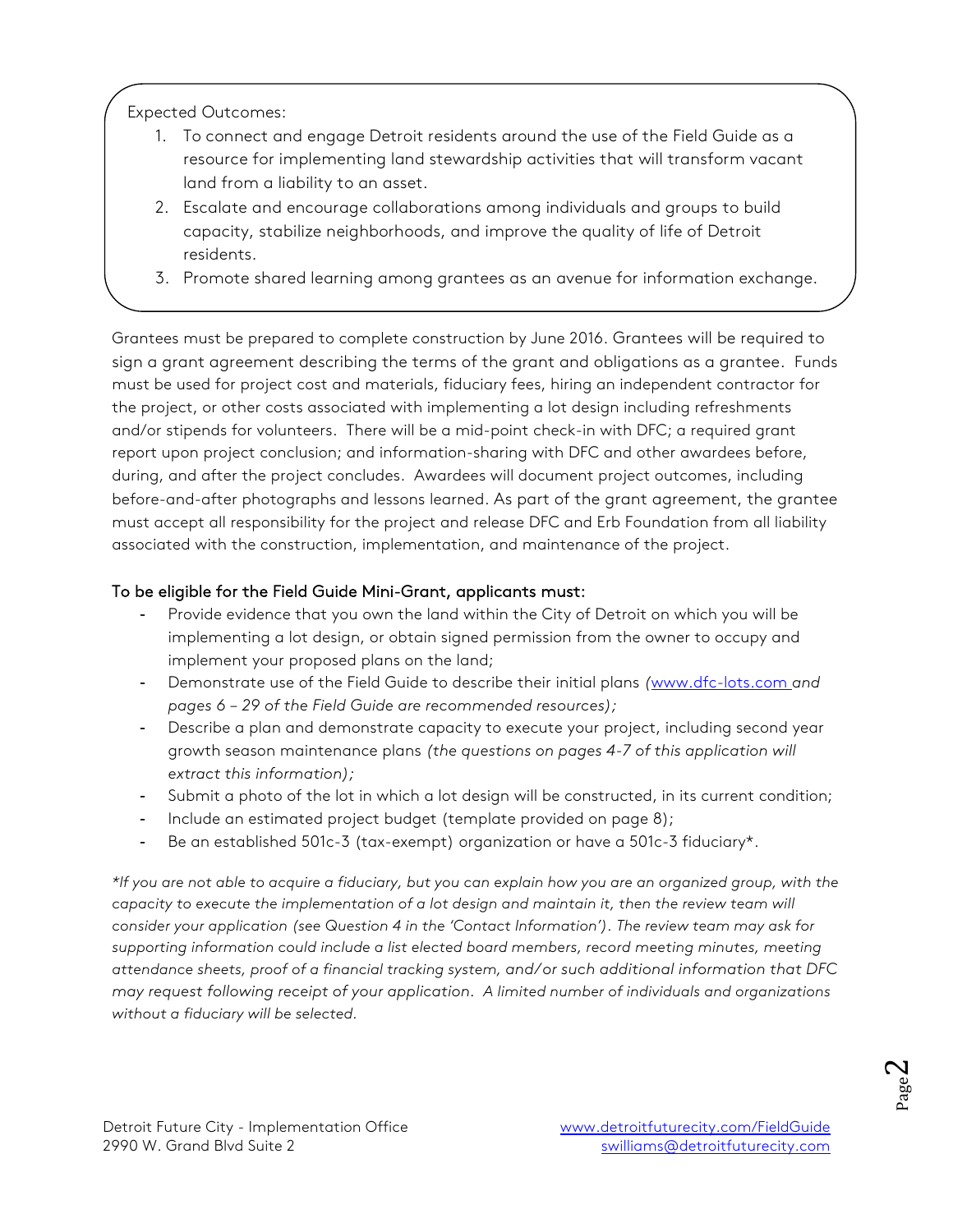#### If awarded, you must also agree to:

- Sign a grant agreement
- Exchange information with other grantees;
- Participate in grantee convenings throughout the duration of the grant;
- Share the story of your project;
- Install temporary signage that recognizes the lot design as one from the Field Guide.

### **Deadline**

Applications will be accepted from Monday, November 23, 2015 until Monday, December 21, 2015 at 12:00 pm.

*Timeline:*

|    | <b>Application Opens</b>        | Monday, November 23, 2015           |
|----|---------------------------------|-------------------------------------|
| 2  | Mini Grant Orientation Sessions | December 1& December 7, 2015        |
| 3  | <b>Application Closes</b>       | Monday, December 21st, 2015 by noon |
| 4  | Winners Announced               | Friday, January 29, 2016            |
| 5  | Winners Convene                 | Wednesday, February 10, 2016        |
| 6  | Grant Awards Distributed        | March 2016                          |
| 7  | Technical Assistance Provided   | February - April 2016               |
| 8  | Project Construction begins     | May 2016                            |
| 9  | Projects Completed              | June 30, 2016                       |
| 10 | Grantee Convening               | <b>July 2016</b>                    |
| 11 | Grantee Reports Due             | <b>July 2016</b>                    |

Please note: additional convenings may be added to the above schedule

#### Mini-Grant Orientation Sessions:

|                                                                                               | Session No. | Date                      | Time                                                     |
|-----------------------------------------------------------------------------------------------|-------------|---------------------------|----------------------------------------------------------|
|                                                                                               | Session One | Tuesday, December 1, 2015 | 3:00 PM                                                  |
| $\overline{2}$                                                                                | Session Two | Monday, December 7, 2015  | 5:30 PM                                                  |
| $\overline{3}$                                                                                | Web Option  |                           | https://www.youtube.com/channel/UCoEflQ2Aq4Tiv7Dq2NMmv_Q |
| Mini-grant Orientation Sessions will be convened at the DFC Implementation Office, located at |             |                           |                                                          |
| 2990 West Grand Boulevard, Suite 2, Detroit, 48202. To register for a session, please visit   |             |                           |                                                          |
| detroitfuturecity.com/events to register for Session One or Two.                              |             |                           |                                                          |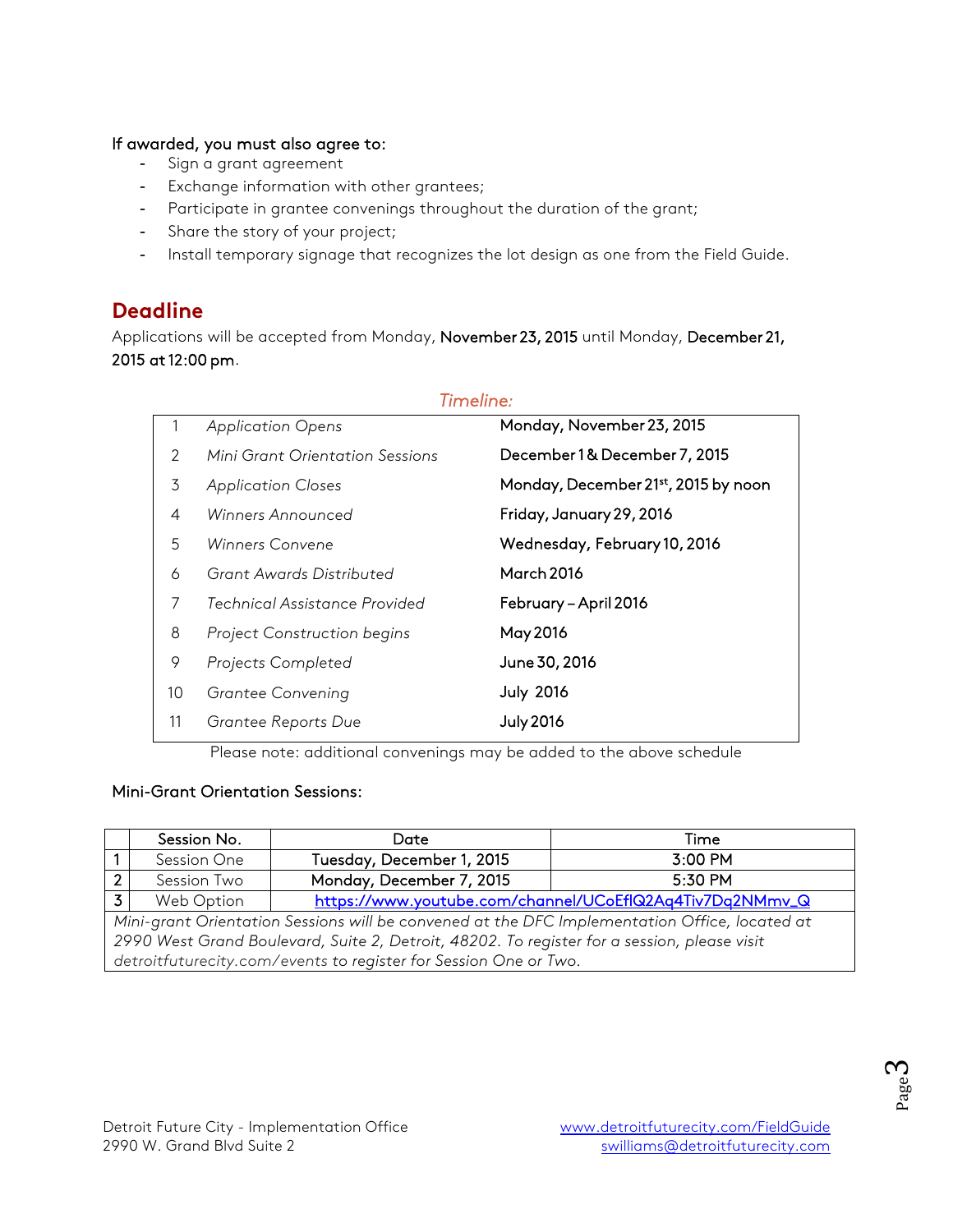Detroit Future City Field Guide to Working with Lots: Mini Grant Application and Proposal

| <b>1. Contact Information</b>                                                                             |                                            |                       |                                                                                                          |  |  |
|-----------------------------------------------------------------------------------------------------------|--------------------------------------------|-----------------------|----------------------------------------------------------------------------------------------------------|--|--|
| 1. Applicant name/Organization name (for an organization, please record name as it is registered with the |                                            |                       |                                                                                                          |  |  |
| state of Michigan)                                                                                        |                                            |                       |                                                                                                          |  |  |
|                                                                                                           |                                            |                       |                                                                                                          |  |  |
| 2. Is this group an                                                                                       | 3. If you are not an established           |                       | 4. If you are not 501c-3 organization and have                                                           |  |  |
| established 501c-3                                                                                        | 501c-3 organization do you                 |                       | not identified a fiduciary, do you have                                                                  |  |  |
| organization?                                                                                             | have a fiduciary that is a                 |                       | documentation that illustrates you are an                                                                |  |  |
| Yes<br><b>No</b>                                                                                          | 501c-3 organization?                       |                       | organized group as outlined on page 3?                                                                   |  |  |
|                                                                                                           | <b>No</b><br>Yes<br>N/A                    |                       | <b>No</b><br>Yes<br>N/A                                                                                  |  |  |
|                                                                                                           |                                            |                       | 5. If you answered yes to question 4, please describe your group, and why a fiduciary was not identified |  |  |
|                                                                                                           | and how your group has grown its capacity. |                       |                                                                                                          |  |  |
|                                                                                                           |                                            |                       |                                                                                                          |  |  |
|                                                                                                           |                                            |                       |                                                                                                          |  |  |
|                                                                                                           |                                            |                       |                                                                                                          |  |  |
|                                                                                                           |                                            |                       |                                                                                                          |  |  |
|                                                                                                           |                                            |                       |                                                                                                          |  |  |
| Primary contact name and title/role                                                                       |                                            |                       |                                                                                                          |  |  |
|                                                                                                           |                                            |                       |                                                                                                          |  |  |
| Primary contact phone number                                                                              |                                            |                       | Primary contact e-mail address                                                                           |  |  |
|                                                                                                           |                                            |                       |                                                                                                          |  |  |
|                                                                                                           |                                            |                       |                                                                                                          |  |  |
|                                                                                                           |                                            |                       | Name and titles/roles of additional staff or volunteers involved with this application and/or project    |  |  |
|                                                                                                           |                                            |                       |                                                                                                          |  |  |
|                                                                                                           |                                            |                       |                                                                                                          |  |  |
| <b>Street address</b>                                                                                     | City                                       |                       | Zip                                                                                                      |  |  |
|                                                                                                           |                                            |                       |                                                                                                          |  |  |
| Organization website (optional)                                                                           |                                            |                       |                                                                                                          |  |  |
|                                                                                                           |                                            |                       |                                                                                                          |  |  |
|                                                                                                           |                                            |                       |                                                                                                          |  |  |
| Name of 501c-3 fiduciary organization, if applicant is<br>501c-3 Organization EIN number                  |                                            |                       |                                                                                                          |  |  |
| not an established 501c-3 organization.                                                                   |                                            |                       |                                                                                                          |  |  |
|                                                                                                           |                                            |                       |                                                                                                          |  |  |
| <b>Board Chair name</b>                                                                                   |                                            |                       | <b>Board Chair contact information</b>                                                                   |  |  |
|                                                                                                           |                                            |                       | <b>Phone Number:</b>                                                                                     |  |  |
|                                                                                                           |                                            | <b>Email Address:</b> |                                                                                                          |  |  |
|                                                                                                           |                                            |                       |                                                                                                          |  |  |
| <b>Signature of Applicant</b>                                                                             |                                            |                       | Signature of Board Chair**                                                                               |  |  |
|                                                                                                           |                                            |                       |                                                                                                          |  |  |
|                                                                                                           |                                            |                       |                                                                                                          |  |  |
|                                                                                                           |                                            |                       |                                                                                                          |  |  |

*\*\*By signing as the fiduciary, you are agreeing to accept the grant on behalf of the applicant if awarded a mini grant, which may include: attending an orientation session, signing a waiver and/or assuming monitoring various levels of the project.*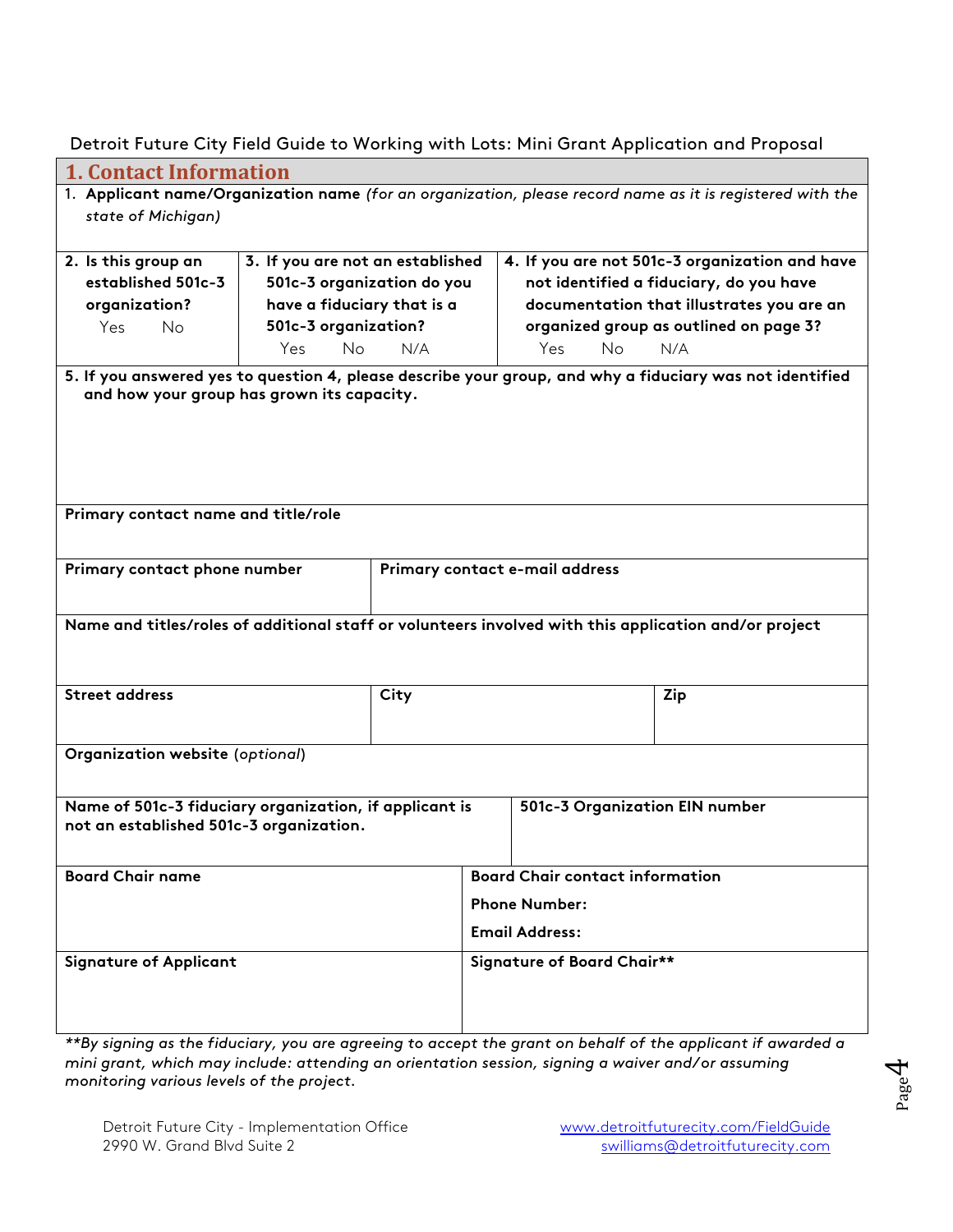| <b>2. Project Information</b>                      |                                                                                                           |
|----------------------------------------------------|-----------------------------------------------------------------------------------------------------------|
| Project name                                       |                                                                                                           |
|                                                    |                                                                                                           |
| Lot location - address and parcel ID               | <b>Council district</b>                                                                                   |
| (parcel id can be located on most recent tax bill) | (if unknown, visit http://www.detroitmi.gov/Neighborhoods)                                                |
|                                                    |                                                                                                           |
|                                                    |                                                                                                           |
|                                                    |                                                                                                           |
| 1.                                                 | What's the story of your lot? Briefly describe your motivation to pursue this project. (125 words max)    |
|                                                    |                                                                                                           |
|                                                    |                                                                                                           |
|                                                    |                                                                                                           |
|                                                    |                                                                                                           |
|                                                    |                                                                                                           |
|                                                    |                                                                                                           |
|                                                    |                                                                                                           |
|                                                    |                                                                                                           |
|                                                    |                                                                                                           |
|                                                    | 2. What type of lot do you have? What details do you notice that may influence which lot design           |
| help answer this question. (125 words max)         | should be chosen for that lot? Use of the "Discover Your Lot" tool on dfc-lots.com is encouraged to       |
|                                                    |                                                                                                           |
|                                                    |                                                                                                           |
|                                                    |                                                                                                           |
|                                                    |                                                                                                           |
|                                                    |                                                                                                           |
|                                                    |                                                                                                           |
|                                                    |                                                                                                           |
|                                                    |                                                                                                           |
|                                                    |                                                                                                           |
|                                                    | 3. Which designs inspire you? Which lot design(s) do you think is a best fit for your project? Use of the |
|                                                    | "Discover Your Lot" tool and the "Lot Designs" on dfc-lots.com are needed to help answer this             |
| question. (125 words maximum)                      |                                                                                                           |
|                                                    |                                                                                                           |
|                                                    |                                                                                                           |
|                                                    |                                                                                                           |
|                                                    |                                                                                                           |
|                                                    |                                                                                                           |
|                                                    |                                                                                                           |
|                                                    |                                                                                                           |
|                                                    |                                                                                                           |
|                                                    |                                                                                                           |
|                                                    |                                                                                                           |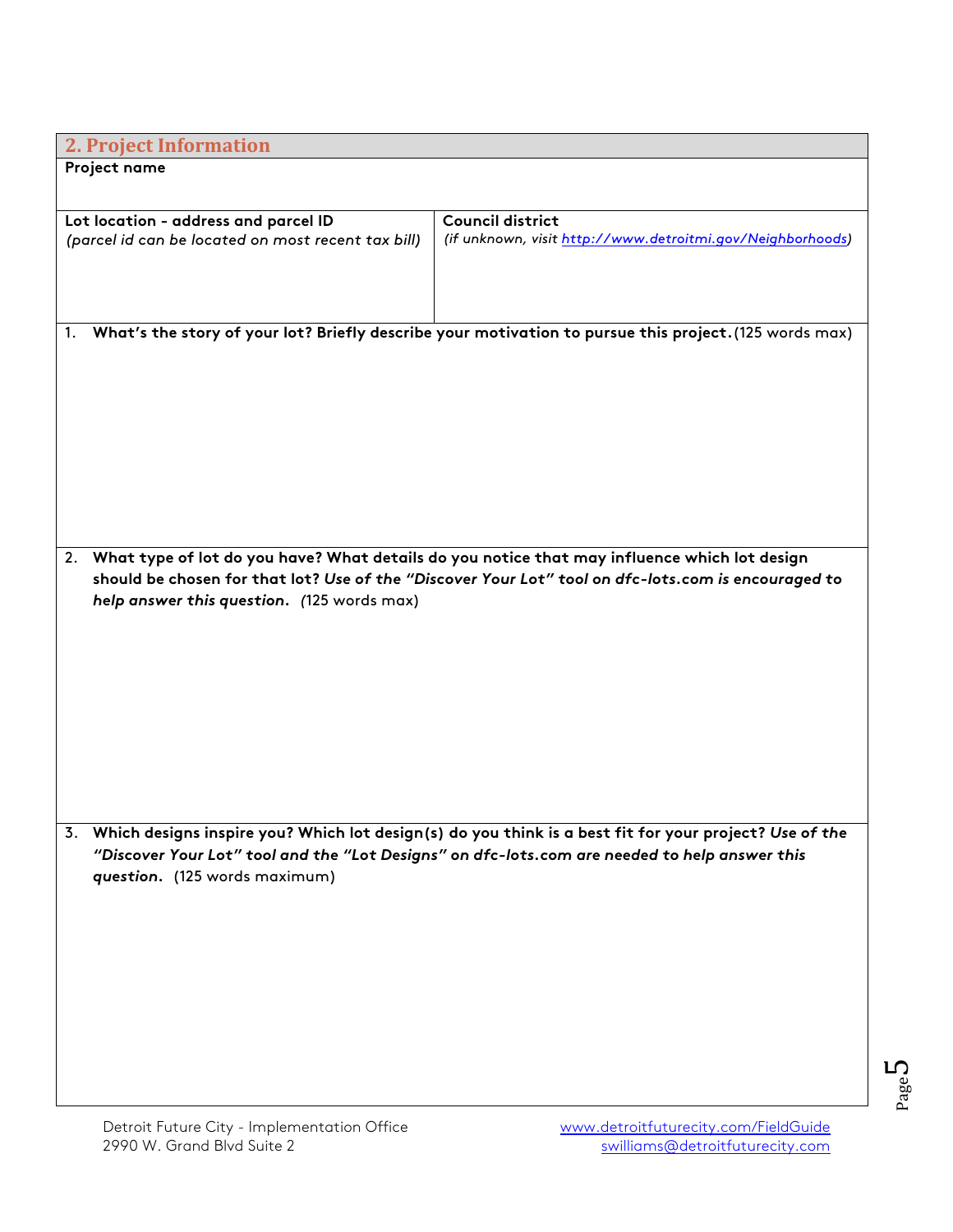| 5. Please describe anything that already is in place (such as staffing, volunteers, matching or<br>additional funding secured, scoping or pilot phase completed, permits secured, or other elements) to<br>enable a lot design to be successfully implemented (125 words maximum). Note: Matching funds are<br>not required to be eligible for this grant. |
|------------------------------------------------------------------------------------------------------------------------------------------------------------------------------------------------------------------------------------------------------------------------------------------------------------------------------------------------------------|
| 6. The lot designs affiliated with the Field Guide are intended to influence greater overall impact on the<br>environment and community. Other than beautification, what are the expected outcomes/impacts<br>on the physical environment? How does it meet a community need and who will benefit? (125 words<br>maximum)                                  |

4. **Have you already engaged community members and/or stakeholders in the process of your plan to implement a lot design? If so, how have you engaged them? If not, will you engage them going**

**forward?** (125 word max)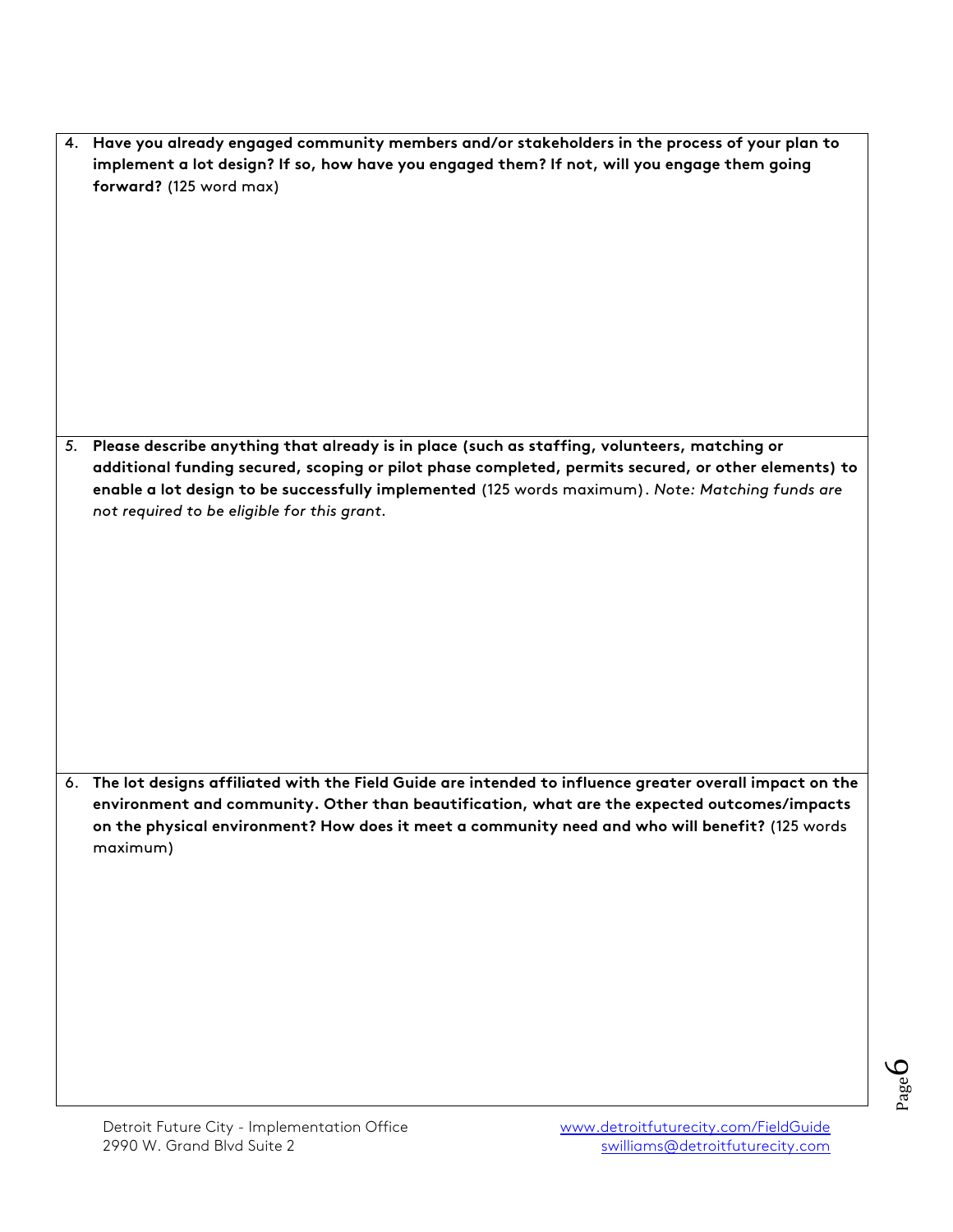| 7. Briefly describe what you feel to be your most significant strength and most significant challenge |  |  |
|-------------------------------------------------------------------------------------------------------|--|--|
| that you anticipate in implementation of this project. How will this mini-grant help you to address   |  |  |
| those challenges? (125 words maximum)                                                                 |  |  |
|                                                                                                       |  |  |
|                                                                                                       |  |  |

**8. What is your maintenance plan for 24 months after project completion?** (125 words maximum)

#### **9. If awarded a Field Guide Mini-Grant, I will be willing to: (check all that apply)**

□ Participate in shared learning opportunities among other grantees as an avenue for information exchange

□ Install/post provided signage to promote my implementation of the Field Guide

□ Install my lot design by June 30, 2016

□ Participate in grantee convenings throughout the duration of the grant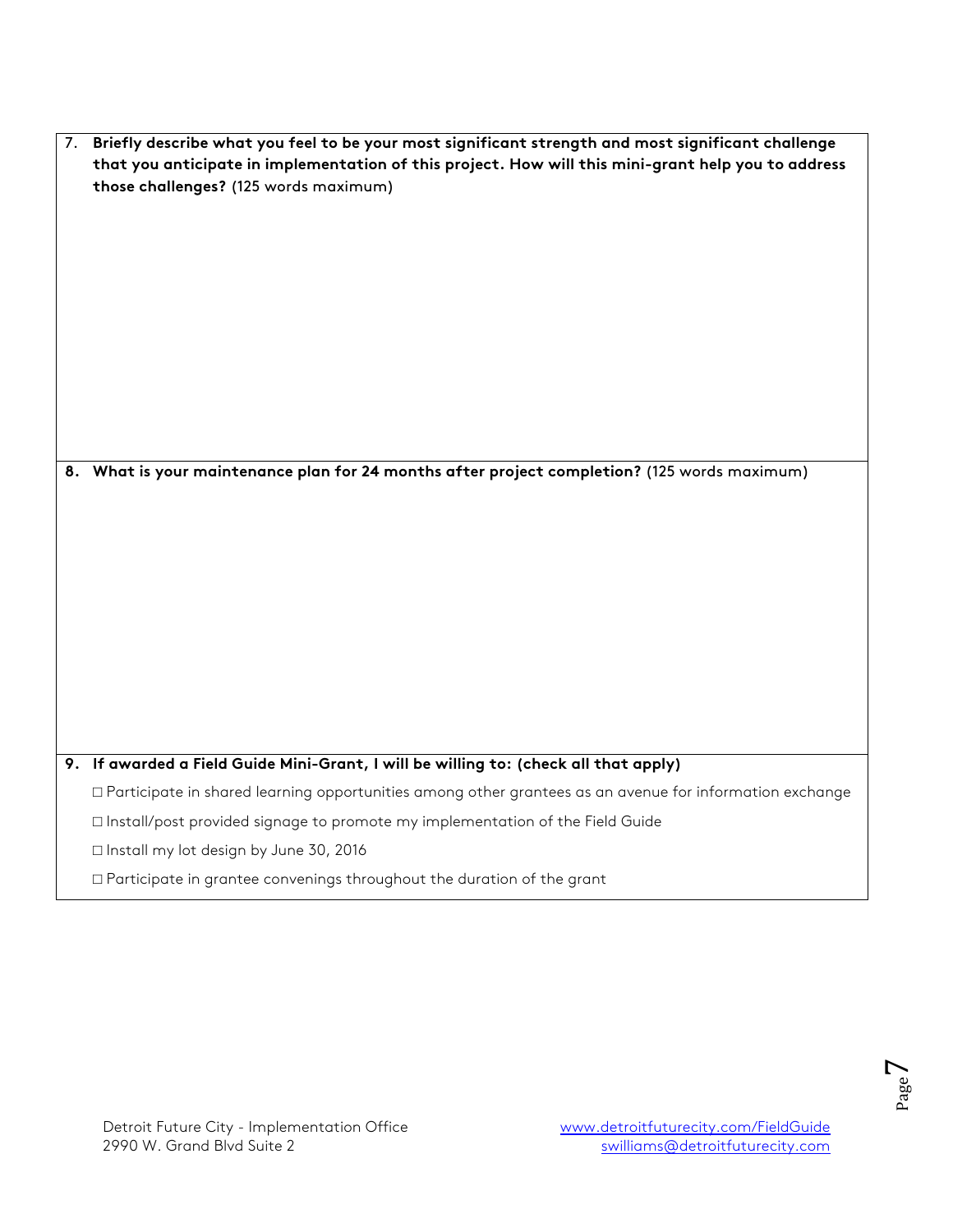# **PROJECT BUDGET SHEET**

*Please list all expected project costs associated with implementing a lot design on your property. Allowable expenses include: project cost and materials, fiduciary fees, hiring an independent contractor, and other cost associated with implementing a lot design including food and/or stipends for volunteers.* 

|      | Steps                          | Cost                 | Quantity   | Total |
|------|--------------------------------|----------------------|------------|-------|
| $1.$ | Example: Garden Hose Extension | $$25$                | $\sqrt{2}$ | \$50  |
|      |                                |                      |            |       |
|      |                                |                      |            |       |
|      |                                |                      |            |       |
|      |                                |                      |            |       |
|      |                                |                      |            |       |
|      |                                |                      |            |       |
|      |                                |                      |            |       |
|      |                                |                      |            |       |
|      |                                |                      |            |       |
|      |                                |                      |            |       |
|      |                                |                      |            |       |
|      |                                |                      |            |       |
|      |                                |                      |            |       |
|      | <b>Total Anticipated Cost</b>  | $\boldsymbol{\zeta}$ |            |       |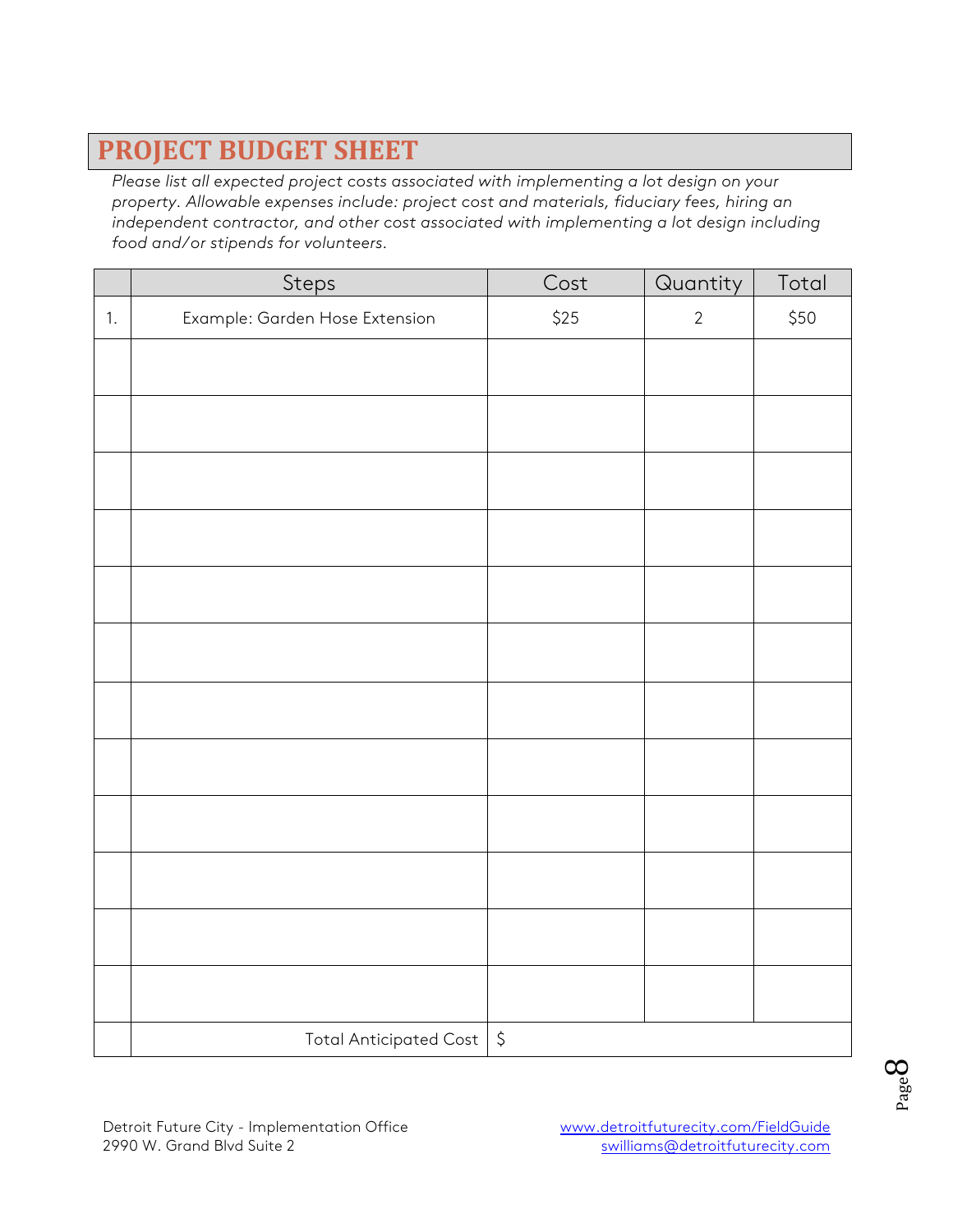#### By signing below, I acknowledge and understand that:

- Detroit Future City, in its sole and absolute discretion, reserves the right to (1) accept or reject any and/or all responses; (2) modify the requirements set forth in this Application; (3) request additional information and/or documentation from any Applicant; (4) modify, cancel or limit, at DFC's sole discretion, the program. By submitting this application, the applicant is confirming that DFC Field Guide to Working with Lots Mini-Grant Funds cannot and will not be used to conduct state or federal lobbying.
- The USA PATRIOT Act is an Act of Congress that was signed into law by President George W. Bush on October 26, 2001. Its title is a ten-letter backronym (USA PATRIOT) that stands for "Uniting and Strengthening America by Providing Appropriate Tools Required to Intercept and Obstruct Terrorism Act of 2001". By submitting this application, the applicant is confirming that if awarded a mini grant, fund will not be used for activity that involves acts dangerous to human life and are a violation of the criminal laws of the United States or of any state, and appear to be intended: To intimidate or coerce a civilian population; To influence the policy of a government by intimidation or coercion, or; To affect the conduct of a government by mass destruction, assassination, or kidnapping, and; Occur primarily within the territorial jurisdiction of the United States."

| Date: _____________ |
|---------------------|
|                     |
|                     |
|                     |